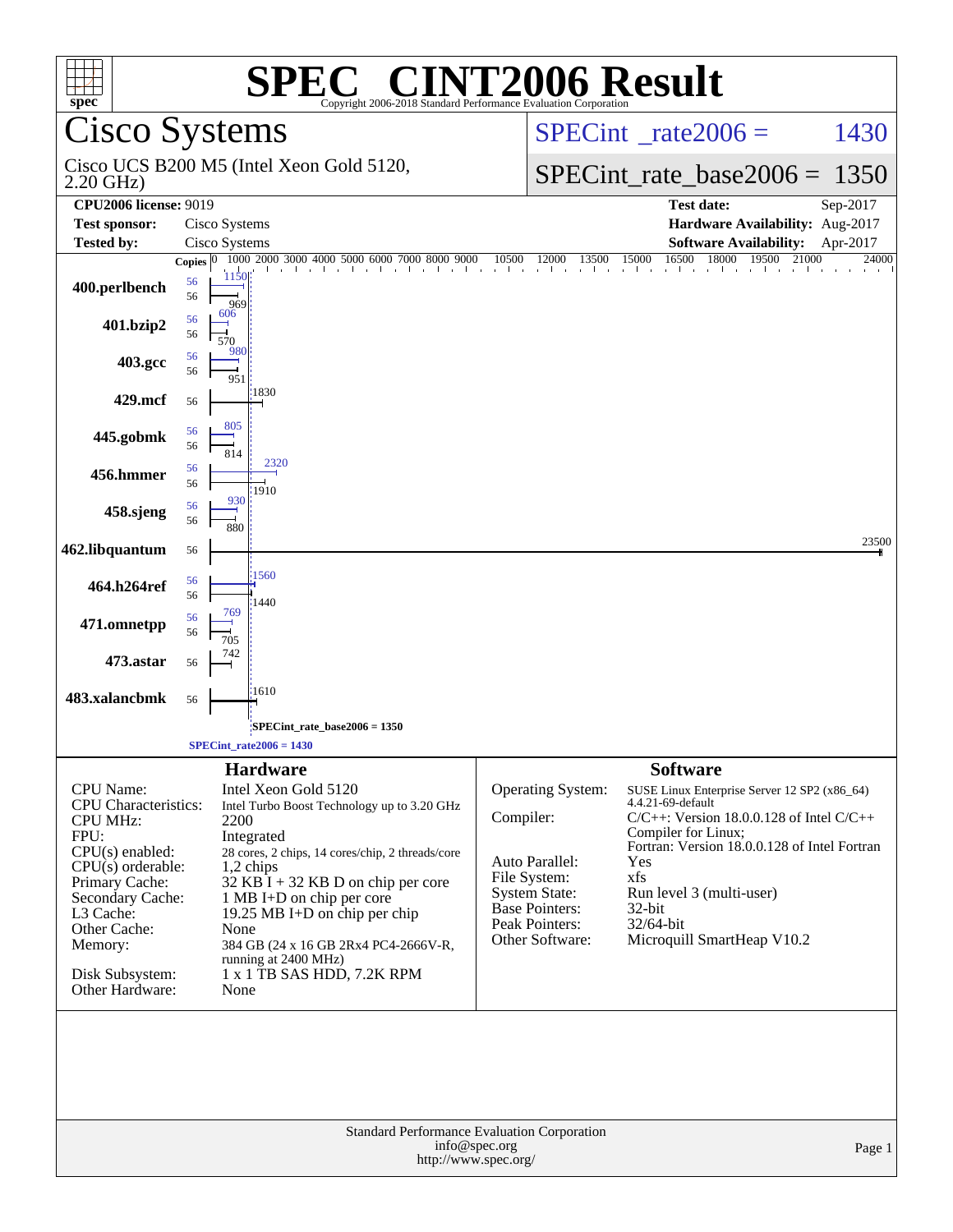

# Cisco Systems

2.20 GHz) Cisco UCS B200 M5 (Intel Xeon Gold 5120, SPECint rate  $2006 = 1430$ 

### [SPECint\\_rate\\_base2006 =](http://www.spec.org/auto/cpu2006/Docs/result-fields.html#SPECintratebase2006) 1350

**[CPU2006 license:](http://www.spec.org/auto/cpu2006/Docs/result-fields.html#CPU2006license)** 9019 **[Test date:](http://www.spec.org/auto/cpu2006/Docs/result-fields.html#Testdate)** Sep-2017 **[Test sponsor:](http://www.spec.org/auto/cpu2006/Docs/result-fields.html#Testsponsor)** Cisco Systems **[Hardware Availability:](http://www.spec.org/auto/cpu2006/Docs/result-fields.html#HardwareAvailability)** Aug-2017 **[Tested by:](http://www.spec.org/auto/cpu2006/Docs/result-fields.html#Testedby)** Cisco Systems **[Software Availability:](http://www.spec.org/auto/cpu2006/Docs/result-fields.html#SoftwareAvailability)** Apr-2017

#### **[Results Table](http://www.spec.org/auto/cpu2006/Docs/result-fields.html#ResultsTable)**

|                                                                                                          | <b>Base</b>   |                |       |                |       | <b>Peak</b>    |               |               |                |              |                |              |                |              |
|----------------------------------------------------------------------------------------------------------|---------------|----------------|-------|----------------|-------|----------------|---------------|---------------|----------------|--------------|----------------|--------------|----------------|--------------|
| <b>Benchmark</b>                                                                                         | <b>Copies</b> | <b>Seconds</b> | Ratio | <b>Seconds</b> | Ratio | <b>Seconds</b> | Ratio         | <b>Copies</b> | <b>Seconds</b> | <b>Ratio</b> | <b>Seconds</b> | <b>Ratio</b> | <b>Seconds</b> | <b>Ratio</b> |
| 400.perlbench                                                                                            | 56            | 565            | 968   | 563            | 971   | 565            | 969           | 56            | 471            | 1160         | 475            | 1150         | 475            | 1150         |
| 401.bzip2                                                                                                | 56            | 938            | 576   | 949            | 570   | 953            | 567           | 56            | 894            | 604          | 891            | 606          | 889            | 608          |
| $403.\mathrm{gcc}$                                                                                       | 56            | 474            | 951   | 473            | 953   | 476            | 947           | 56            | 460            | 980          | 459            | 982          | 462            | 976          |
| $429$ .mcf                                                                                               | 56            | 279            | 1830  | 280            | 1830  | 278            | 1840          | 56            | 279            | 1830         | 280            | 1830         | 278            | 1840         |
| $445$ .gobmk                                                                                             | 56            | 723            | 813   | 722            | 814   | 722            | 814           | 56            | 729            | 805          | 729            | 806          | 730            | 805          |
| 456.hmmer                                                                                                | 56            | 272            | 1920  | 274            | 1910  | 274            | 1910 <b> </b> | 56            | 225            | 2320         | 226            | 2310         | 224            | 2330         |
| $458$ .sjeng                                                                                             | 56            | 770            | 880   | 770            | 880   | 770            | <b>880</b>    | 56            | 729            | 929          | 728            | 931          | 729            | 930          |
| 462.libquantum                                                                                           | 56            | 49.1           | 23600 | 49.3           | 23500 | 49.3           | 23500         | 56            | 49.1           | 23600        | 49.3           | 23500        | 49.3           | 23500        |
| 464.h264ref                                                                                              | 56            | 857            | 1450  | 867            | 1430  | 858            | 1440          | 56            | 793            | 1560         | 806            | 1540         | 797            | 1560         |
| 471.omnetpp                                                                                              | 56            | 497            | 705   | 496            | 705   | 496            | <b>705</b>    | 56            | 455            | 769          | 455            | 770          | 455            | 769          |
| $473$ . astar                                                                                            | 56            | 531            | 740   | 530            | 742   | 530            | <b>742</b>    | 56            | 531            | 740          | 530            | 742          | 530            | 742          |
| 483.xalancbmk                                                                                            | 56            | 239            | 1610  | 238            | 1620  | 239            | <b>1610</b>   | 56            | 239            | 1610         | 238            | 1620         | 239            | 1610         |
| Results appear in the order in which they were run. Bold underlined text indicates a median measurement. |               |                |       |                |       |                |               |               |                |              |                |              |                |              |

#### **[Submit Notes](http://www.spec.org/auto/cpu2006/Docs/result-fields.html#SubmitNotes)**

 The numactl mechanism was used to bind copies to processors. The config file option 'submit' was used to generate numactl commands to bind each copy to a specific processor. For details, please see the config file.

#### **[Operating System Notes](http://www.spec.org/auto/cpu2006/Docs/result-fields.html#OperatingSystemNotes)**

Stack size set to unlimited using "ulimit -s unlimited"

#### **[Platform Notes](http://www.spec.org/auto/cpu2006/Docs/result-fields.html#PlatformNotes)**

BIOS Settings: Intel HyperThreading Technology set to Enabled CPU performance set to Enterprise Power Performance Tuning set to OS SNC set to Enabled IMC Interleaving set to 1-way Interleave Patrol Scrub set to Disabled Sysinfo program /opt/cpu2006-1.2/config/sysinfo.rev6993 Revision 6993 of 2015-11-06 (b5e8d4b4eb51ed28d7f98696cbe290c1) running on linux-uezu Sun Sep 17 03:59:33 2017 This section contains SUT (System Under Test) info as seen by some common utilities. To remove or add to this section, see: <http://www.spec.org/cpu2006/Docs/config.html#sysinfo> From /proc/cpuinfo

model name : Intel(R) Xeon(R) Gold 5120 CPU @ 2.20GHz Continued on next page

Standard Performance Evaluation Corporation [info@spec.org](mailto:info@spec.org) <http://www.spec.org/>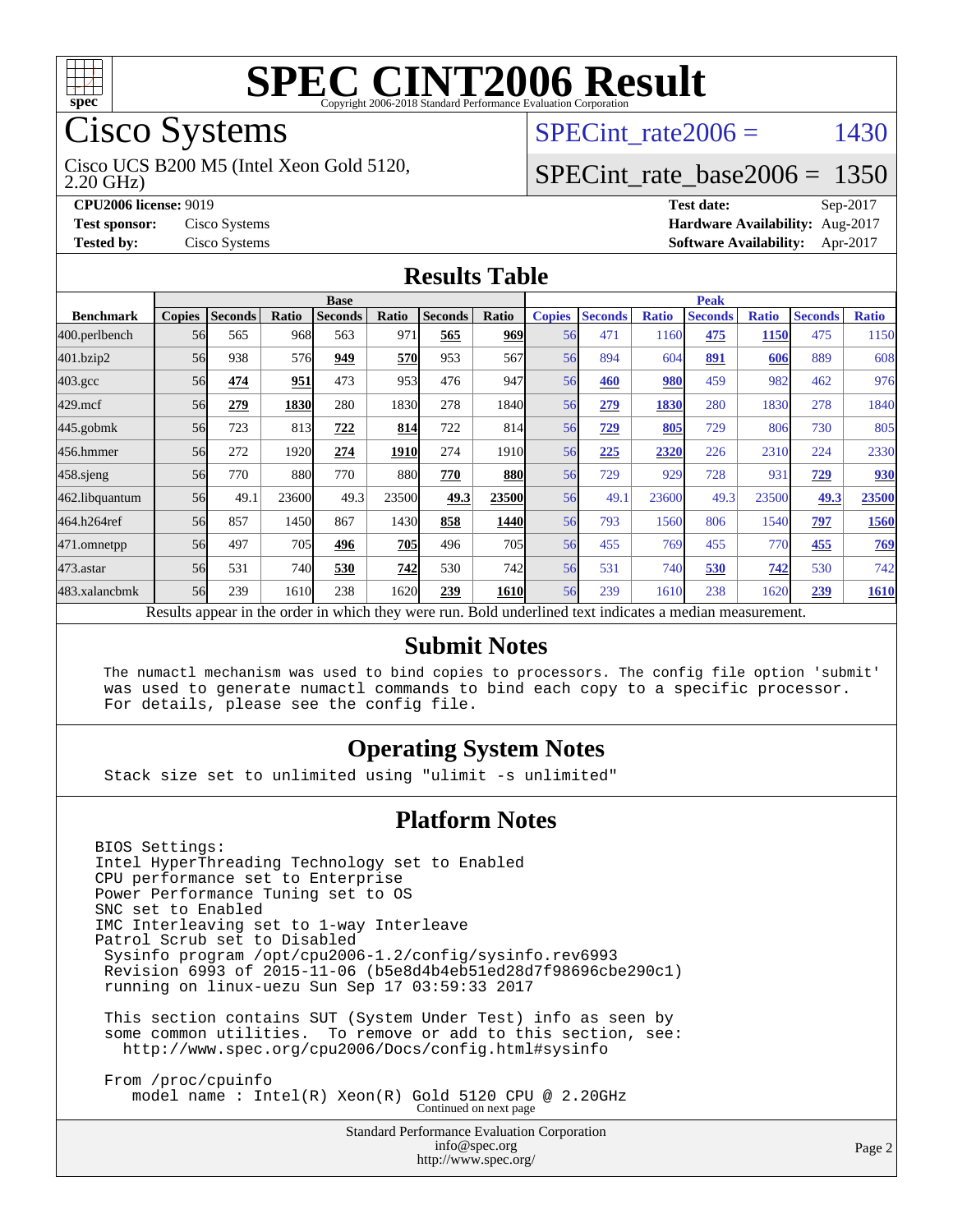

Cisco Systems

2.20 GHz) Cisco UCS B200 M5 (Intel Xeon Gold 5120, SPECint rate  $2006 = 1430$ 

[SPECint\\_rate\\_base2006 =](http://www.spec.org/auto/cpu2006/Docs/result-fields.html#SPECintratebase2006) 1350

**[CPU2006 license:](http://www.spec.org/auto/cpu2006/Docs/result-fields.html#CPU2006license)** 9019 **[Test date:](http://www.spec.org/auto/cpu2006/Docs/result-fields.html#Testdate)** Sep-2017 **[Test sponsor:](http://www.spec.org/auto/cpu2006/Docs/result-fields.html#Testsponsor)** Cisco Systems **[Hardware Availability:](http://www.spec.org/auto/cpu2006/Docs/result-fields.html#HardwareAvailability)** Aug-2017 **[Tested by:](http://www.spec.org/auto/cpu2006/Docs/result-fields.html#Testedby)** Cisco Systems **[Software Availability:](http://www.spec.org/auto/cpu2006/Docs/result-fields.html#SoftwareAvailability)** Apr-2017

#### **[Platform Notes \(Continued\)](http://www.spec.org/auto/cpu2006/Docs/result-fields.html#PlatformNotes)**

Standard Performance Evaluation Corporation 2 "physical id"s (chips) 56 "processors" cores, siblings (Caution: counting these is hw and system dependent. The following excerpts from /proc/cpuinfo might not be reliable. Use with caution.) cpu cores : 14 siblings : 28 physical 0: cores 0 1 2 3 4 5 6 8 9 10 11 12 13 14 physical 1: cores 0 1 2 3 4 5 6 8 9 10 11 12 13 14 cache size : 19712 KB From /proc/meminfo MemTotal: 394831984 kB HugePages\_Total: 0<br>Hugepagesize: 2048 kB Hugepagesize: From /etc/\*release\* /etc/\*version\* SuSE-release: SUSE Linux Enterprise Server 12 (x86\_64) VERSION = 12 PATCHLEVEL = 2 # This file is deprecated and will be removed in a future service pack or release. # Please check /etc/os-release for details about this release. os-release: NAME="SLES" VERSION="12-SP2" VERSION\_ID="12.2" PRETTY\_NAME="SUSE Linux Enterprise Server 12 SP2" ID="sles" ANSI\_COLOR="0;32" CPE\_NAME="cpe:/o:suse:sles:12:sp2" uname -a: Linux linux-uezu 4.4.21-69-default #1 SMP Tue Oct 25 10:58:20 UTC 2016 (9464f67) x86\_64 x86\_64 x86\_64 GNU/Linux run-level 3 Jan 1 05:32 SPEC is set to: /opt/cpu2006-1.2 Filesystem Type Size Used Avail Use% Mounted on /dev/sda1 xfs 894G 51G 844G 6% / Additional information from dmidecode: Warning: Use caution when you interpret this section. The 'dmidecode' program reads system data which is "intended to allow hardware to be accurately determined", but the intent may not be met, as there are frequent changes to hardware, firmware, and the "DMTF SMBIOS" standard. BIOS Cisco Systems, Inc. B200M5.3.2.1d.5.0727171353 07/27/2017 Memory: 24x 0xCE00 M393A2G40EB2-CTD 16 GB 2 rank 2666 MHz, configured at 2400 MHz Continued on next page

[info@spec.org](mailto:info@spec.org) <http://www.spec.org/>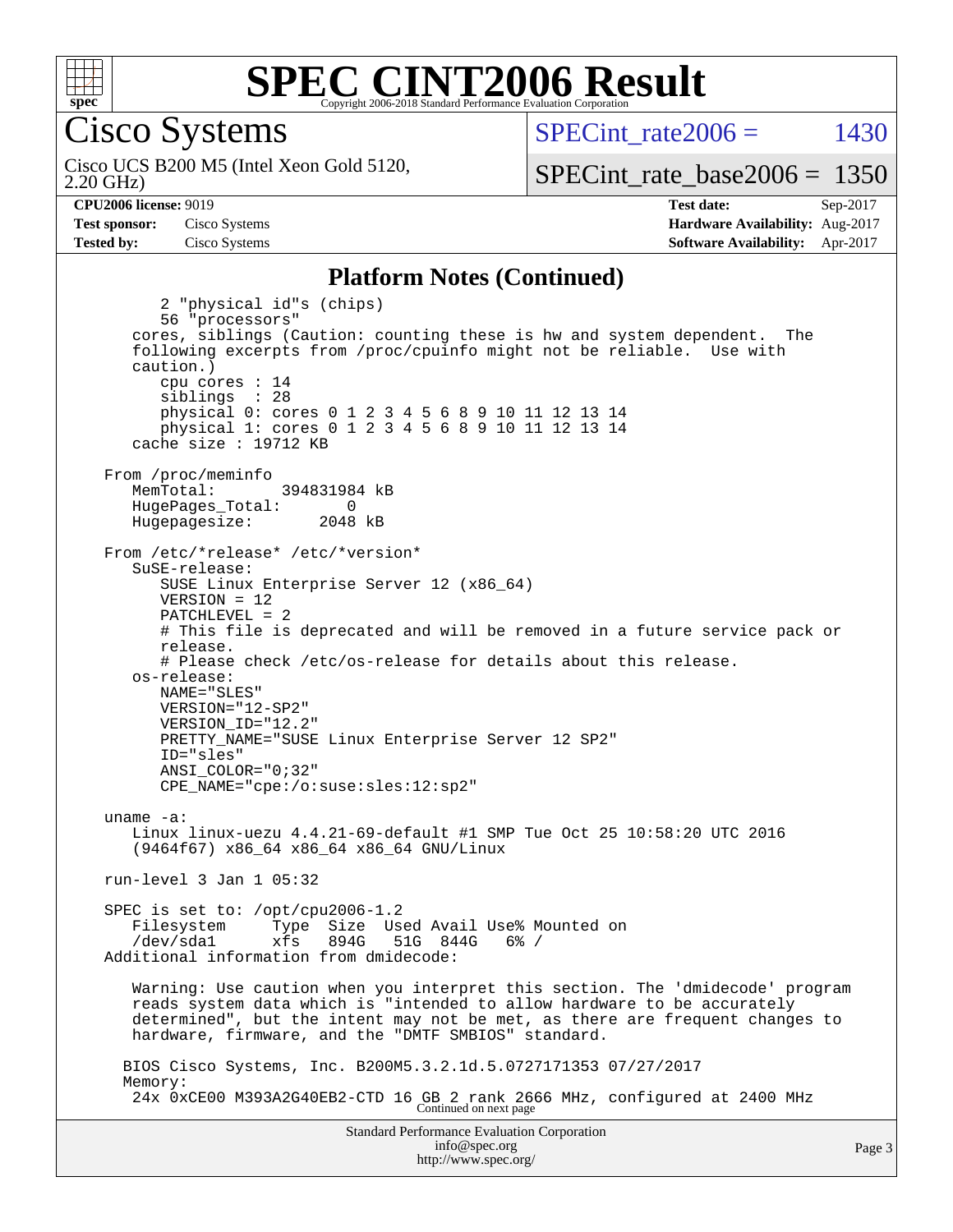

#### **[SPEC CINT2006 Result](http://www.spec.org/auto/cpu2006/Docs/result-fields.html#SPECCINT2006Result)** Copyright 2006-2018 Standard Performance Evaluation

Cisco Systems

SPECint rate  $2006 = 1430$ 

2.20 GHz) Cisco UCS B200 M5 (Intel Xeon Gold 5120,

[SPECint\\_rate\\_base2006 =](http://www.spec.org/auto/cpu2006/Docs/result-fields.html#SPECintratebase2006) 1350

**[CPU2006 license:](http://www.spec.org/auto/cpu2006/Docs/result-fields.html#CPU2006license)** 9019 **[Test date:](http://www.spec.org/auto/cpu2006/Docs/result-fields.html#Testdate)** Sep-2017 **[Test sponsor:](http://www.spec.org/auto/cpu2006/Docs/result-fields.html#Testsponsor)** Cisco Systems **[Hardware Availability:](http://www.spec.org/auto/cpu2006/Docs/result-fields.html#HardwareAvailability)** Aug-2017 **[Tested by:](http://www.spec.org/auto/cpu2006/Docs/result-fields.html#Testedby)** Cisco Systems **[Software Availability:](http://www.spec.org/auto/cpu2006/Docs/result-fields.html#SoftwareAvailability)** Apr-2017

#### **[Platform Notes \(Continued\)](http://www.spec.org/auto/cpu2006/Docs/result-fields.html#PlatformNotes)**

(End of data from sysinfo program)

#### **[General Notes](http://www.spec.org/auto/cpu2006/Docs/result-fields.html#GeneralNotes)**

Environment variables set by runspec before the start of the run: LD\_LIBRARY\_PATH = "/opt/intel/compilers\_and\_libraries\_2018.0.128/linux/compiler/lib/ia32:/opt/intel/compilers\_and\_libraries\_2018.0.128/linux/compiler/lib/intel64:/opt/cpu2006-1.2/sh10.2"

 Binaries compiled on a system with 1x Intel Core i7-4790 CPU + 32GB RAM memory using Redhat Enterprise Linux 7.2 Transparent Huge Pages enabled with: echo always > /sys/kernel/mm/transparent\_hugepage/enabled Filesystem page cache cleared with: shell invocation of 'sync; echo 3 > /proc/sys/vm/drop\_caches' prior to run runspec command invoked through numactl i.e.: numactl --interleave=all runspec <etc>

### **[Base Compiler Invocation](http://www.spec.org/auto/cpu2006/Docs/result-fields.html#BaseCompilerInvocation)**

[C benchmarks](http://www.spec.org/auto/cpu2006/Docs/result-fields.html#Cbenchmarks):

[icc -m32 -L/opt/intel/compilers\\_and\\_libraries\\_2018.0.128/linux/compiler/lib/ia32](http://www.spec.org/cpu2006/results/res2017q4/cpu2006-20170919-50216.flags.html#user_CCbase_intel_icc_f1cd40e6f144bded1b7a0c3b553250de)

[C++ benchmarks:](http://www.spec.org/auto/cpu2006/Docs/result-fields.html#CXXbenchmarks)

[icpc -m32 -L/opt/intel/compilers\\_and\\_libraries\\_2018.0.128/linux/compiler/lib/ia32](http://www.spec.org/cpu2006/results/res2017q4/cpu2006-20170919-50216.flags.html#user_CXXbase_intel_icpc_1c2a16043037212282641ff86d0d58ab)

#### **[Base Portability Flags](http://www.spec.org/auto/cpu2006/Docs/result-fields.html#BasePortabilityFlags)**

 400.perlbench: [-D\\_FILE\\_OFFSET\\_BITS=64](http://www.spec.org/cpu2006/results/res2017q4/cpu2006-20170919-50216.flags.html#user_basePORTABILITY400_perlbench_file_offset_bits_64_438cf9856305ebd76870a2c6dc2689ab) [-DSPEC\\_CPU\\_LINUX\\_IA32](http://www.spec.org/cpu2006/results/res2017q4/cpu2006-20170919-50216.flags.html#b400.perlbench_baseCPORTABILITY_DSPEC_CPU_LINUX_IA32) 401.bzip2: [-D\\_FILE\\_OFFSET\\_BITS=64](http://www.spec.org/cpu2006/results/res2017q4/cpu2006-20170919-50216.flags.html#user_basePORTABILITY401_bzip2_file_offset_bits_64_438cf9856305ebd76870a2c6dc2689ab) 403.gcc: [-D\\_FILE\\_OFFSET\\_BITS=64](http://www.spec.org/cpu2006/results/res2017q4/cpu2006-20170919-50216.flags.html#user_basePORTABILITY403_gcc_file_offset_bits_64_438cf9856305ebd76870a2c6dc2689ab) 429.mcf: [-D\\_FILE\\_OFFSET\\_BITS=64](http://www.spec.org/cpu2006/results/res2017q4/cpu2006-20170919-50216.flags.html#user_basePORTABILITY429_mcf_file_offset_bits_64_438cf9856305ebd76870a2c6dc2689ab) 445.gobmk: [-D\\_FILE\\_OFFSET\\_BITS=64](http://www.spec.org/cpu2006/results/res2017q4/cpu2006-20170919-50216.flags.html#user_basePORTABILITY445_gobmk_file_offset_bits_64_438cf9856305ebd76870a2c6dc2689ab) 456.hmmer: [-D\\_FILE\\_OFFSET\\_BITS=64](http://www.spec.org/cpu2006/results/res2017q4/cpu2006-20170919-50216.flags.html#user_basePORTABILITY456_hmmer_file_offset_bits_64_438cf9856305ebd76870a2c6dc2689ab) 458.sjeng: [-D\\_FILE\\_OFFSET\\_BITS=64](http://www.spec.org/cpu2006/results/res2017q4/cpu2006-20170919-50216.flags.html#user_basePORTABILITY458_sjeng_file_offset_bits_64_438cf9856305ebd76870a2c6dc2689ab) 462.libquantum: [-D\\_FILE\\_OFFSET\\_BITS=64](http://www.spec.org/cpu2006/results/res2017q4/cpu2006-20170919-50216.flags.html#user_basePORTABILITY462_libquantum_file_offset_bits_64_438cf9856305ebd76870a2c6dc2689ab) [-DSPEC\\_CPU\\_LINUX](http://www.spec.org/cpu2006/results/res2017q4/cpu2006-20170919-50216.flags.html#b462.libquantum_baseCPORTABILITY_DSPEC_CPU_LINUX) 464.h264ref: [-D\\_FILE\\_OFFSET\\_BITS=64](http://www.spec.org/cpu2006/results/res2017q4/cpu2006-20170919-50216.flags.html#user_basePORTABILITY464_h264ref_file_offset_bits_64_438cf9856305ebd76870a2c6dc2689ab) 471.omnetpp: [-D\\_FILE\\_OFFSET\\_BITS=64](http://www.spec.org/cpu2006/results/res2017q4/cpu2006-20170919-50216.flags.html#user_basePORTABILITY471_omnetpp_file_offset_bits_64_438cf9856305ebd76870a2c6dc2689ab) 473.astar: [-D\\_FILE\\_OFFSET\\_BITS=64](http://www.spec.org/cpu2006/results/res2017q4/cpu2006-20170919-50216.flags.html#user_basePORTABILITY473_astar_file_offset_bits_64_438cf9856305ebd76870a2c6dc2689ab) 483.xalancbmk: [-D\\_FILE\\_OFFSET\\_BITS=64](http://www.spec.org/cpu2006/results/res2017q4/cpu2006-20170919-50216.flags.html#user_basePORTABILITY483_xalancbmk_file_offset_bits_64_438cf9856305ebd76870a2c6dc2689ab) [-DSPEC\\_CPU\\_LINUX](http://www.spec.org/cpu2006/results/res2017q4/cpu2006-20170919-50216.flags.html#b483.xalancbmk_baseCXXPORTABILITY_DSPEC_CPU_LINUX)

## **[Base Optimization Flags](http://www.spec.org/auto/cpu2006/Docs/result-fields.html#BaseOptimizationFlags)**

[C benchmarks](http://www.spec.org/auto/cpu2006/Docs/result-fields.html#Cbenchmarks):

[-xHOST](http://www.spec.org/cpu2006/results/res2017q4/cpu2006-20170919-50216.flags.html#user_CCbase_f-xHost_e62ac3e528d1159ebbc7507f5617393f) [-ipo](http://www.spec.org/cpu2006/results/res2017q4/cpu2006-20170919-50216.flags.html#user_CCbase_f-ipo) [-O3](http://www.spec.org/cpu2006/results/res2017q4/cpu2006-20170919-50216.flags.html#user_CCbase_f-O3) [-no-prec-div](http://www.spec.org/cpu2006/results/res2017q4/cpu2006-20170919-50216.flags.html#user_CCbase_f-no-prec-div) [-qopt-prefetch](http://www.spec.org/cpu2006/results/res2017q4/cpu2006-20170919-50216.flags.html#user_CCbase_f-qopt-prefetch) [-qopt-mem-layout-trans=3](http://www.spec.org/cpu2006/results/res2017q4/cpu2006-20170919-50216.flags.html#user_CCbase_f-qopt-mem-layout-trans_170f5be61cd2cedc9b54468c59262d5d)

Continued on next page

Standard Performance Evaluation Corporation [info@spec.org](mailto:info@spec.org) <http://www.spec.org/>

Page 4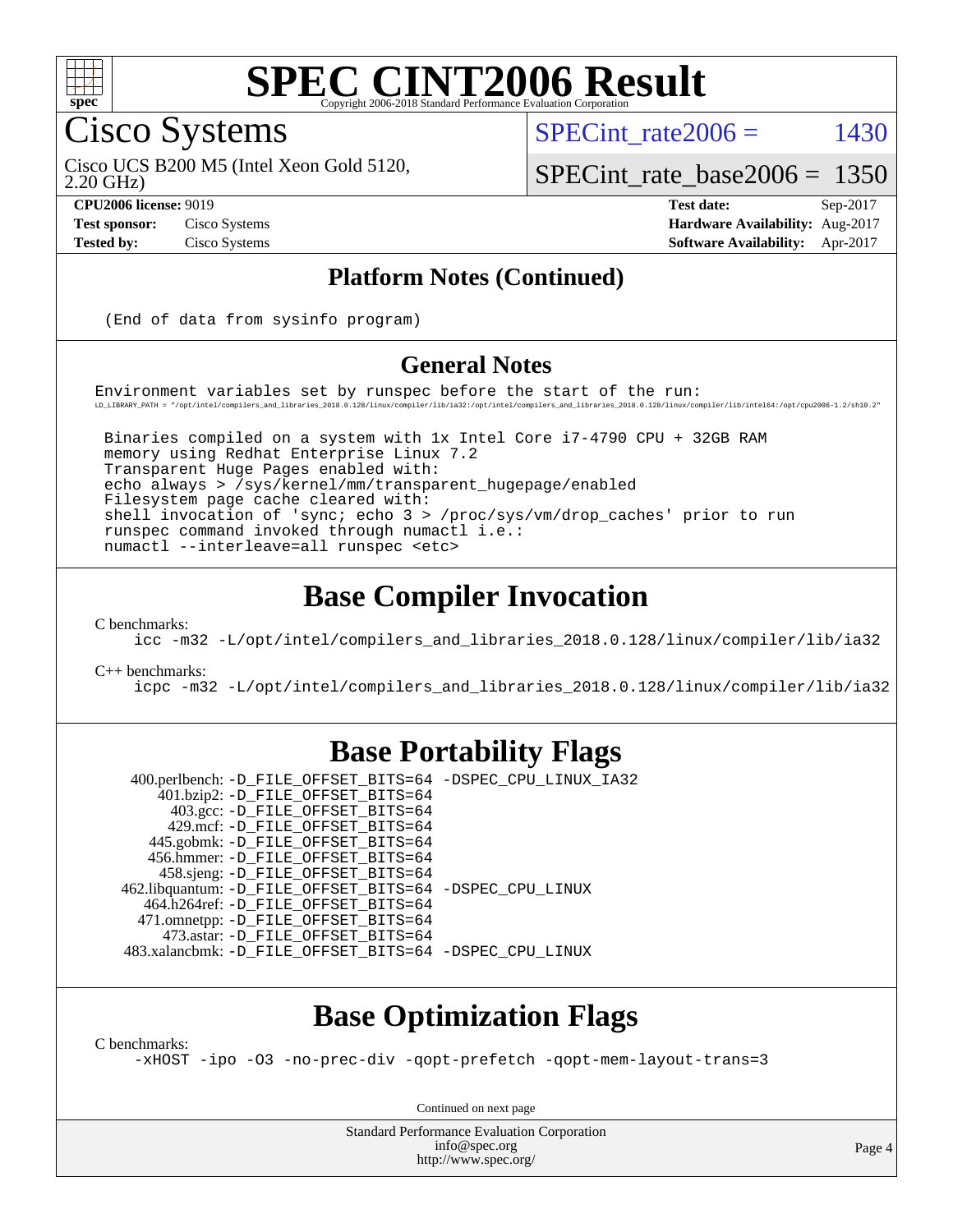

Cisco Systems

Cisco UCS B200 M5 (Intel Xeon Gold 5120,

SPECint rate  $2006 = 1430$ 

[SPECint\\_rate\\_base2006 =](http://www.spec.org/auto/cpu2006/Docs/result-fields.html#SPECintratebase2006) 1350

2.20 GHz)

**[CPU2006 license:](http://www.spec.org/auto/cpu2006/Docs/result-fields.html#CPU2006license)** 9019 **[Test date:](http://www.spec.org/auto/cpu2006/Docs/result-fields.html#Testdate)** Sep-2017 **[Test sponsor:](http://www.spec.org/auto/cpu2006/Docs/result-fields.html#Testsponsor)** Cisco Systems **[Hardware Availability:](http://www.spec.org/auto/cpu2006/Docs/result-fields.html#HardwareAvailability)** Aug-2017 **[Tested by:](http://www.spec.org/auto/cpu2006/Docs/result-fields.html#Testedby)** Cisco Systems **[Software Availability:](http://www.spec.org/auto/cpu2006/Docs/result-fields.html#SoftwareAvailability)** Apr-2017

# **[Base Optimization Flags \(Continued\)](http://www.spec.org/auto/cpu2006/Docs/result-fields.html#BaseOptimizationFlags)**

[C++ benchmarks:](http://www.spec.org/auto/cpu2006/Docs/result-fields.html#CXXbenchmarks)

[-xHOST](http://www.spec.org/cpu2006/results/res2017q4/cpu2006-20170919-50216.flags.html#user_CXXbase_f-xHost_e62ac3e528d1159ebbc7507f5617393f) [-ipo](http://www.spec.org/cpu2006/results/res2017q4/cpu2006-20170919-50216.flags.html#user_CXXbase_f-ipo) [-O3](http://www.spec.org/cpu2006/results/res2017q4/cpu2006-20170919-50216.flags.html#user_CXXbase_f-O3) [-no-prec-div](http://www.spec.org/cpu2006/results/res2017q4/cpu2006-20170919-50216.flags.html#user_CXXbase_f-no-prec-div) [-qopt-prefetch](http://www.spec.org/cpu2006/results/res2017q4/cpu2006-20170919-50216.flags.html#user_CXXbase_f-qopt-prefetch) [-qopt-mem-layout-trans=3](http://www.spec.org/cpu2006/results/res2017q4/cpu2006-20170919-50216.flags.html#user_CXXbase_f-qopt-mem-layout-trans_170f5be61cd2cedc9b54468c59262d5d) [-Wl,-z,muldefs](http://www.spec.org/cpu2006/results/res2017q4/cpu2006-20170919-50216.flags.html#user_CXXbase_link_force_multiple1_74079c344b956b9658436fd1b6dd3a8a) [-L/home/cpu2006-1.2/sh10.2 -lsmartheap](http://www.spec.org/cpu2006/results/res2017q4/cpu2006-20170919-50216.flags.html#user_CXXbase_SmartHeap_5706a66a2f6a219cbb238ac92a73101d)

### **[Base Other Flags](http://www.spec.org/auto/cpu2006/Docs/result-fields.html#BaseOtherFlags)**

[C benchmarks](http://www.spec.org/auto/cpu2006/Docs/result-fields.html#Cbenchmarks):

403.gcc: [-Dalloca=\\_alloca](http://www.spec.org/cpu2006/results/res2017q4/cpu2006-20170919-50216.flags.html#b403.gcc_baseEXTRA_CFLAGS_Dalloca_be3056838c12de2578596ca5467af7f3)

## **[Peak Compiler Invocation](http://www.spec.org/auto/cpu2006/Docs/result-fields.html#PeakCompilerInvocation)**

[C benchmarks \(except as noted below\)](http://www.spec.org/auto/cpu2006/Docs/result-fields.html#Cbenchmarksexceptasnotedbelow):

[icc -m32 -L/opt/intel/compilers\\_and\\_libraries\\_2018.0.128/linux/compiler/lib/ia32](http://www.spec.org/cpu2006/results/res2017q4/cpu2006-20170919-50216.flags.html#user_CCpeak_intel_icc_f1cd40e6f144bded1b7a0c3b553250de)

400.perlbench: [icc -m64](http://www.spec.org/cpu2006/results/res2017q4/cpu2006-20170919-50216.flags.html#user_peakCCLD400_perlbench_intel_icc_64bit_bda6cc9af1fdbb0edc3795bac97ada53)

401.bzip2: [icc -m64](http://www.spec.org/cpu2006/results/res2017q4/cpu2006-20170919-50216.flags.html#user_peakCCLD401_bzip2_intel_icc_64bit_bda6cc9af1fdbb0edc3795bac97ada53)

456.hmmer: [icc -m64](http://www.spec.org/cpu2006/results/res2017q4/cpu2006-20170919-50216.flags.html#user_peakCCLD456_hmmer_intel_icc_64bit_bda6cc9af1fdbb0edc3795bac97ada53)

458.sjeng: [icc -m64](http://www.spec.org/cpu2006/results/res2017q4/cpu2006-20170919-50216.flags.html#user_peakCCLD458_sjeng_intel_icc_64bit_bda6cc9af1fdbb0edc3795bac97ada53)

#### [C++ benchmarks:](http://www.spec.org/auto/cpu2006/Docs/result-fields.html#CXXbenchmarks)

[icpc -m32 -L/opt/intel/compilers\\_and\\_libraries\\_2018.0.128/linux/compiler/lib/ia32](http://www.spec.org/cpu2006/results/res2017q4/cpu2006-20170919-50216.flags.html#user_CXXpeak_intel_icpc_1c2a16043037212282641ff86d0d58ab)

#### **[Peak Portability Flags](http://www.spec.org/auto/cpu2006/Docs/result-fields.html#PeakPortabilityFlags)**

 400.perlbench: [-DSPEC\\_CPU\\_LP64](http://www.spec.org/cpu2006/results/res2017q4/cpu2006-20170919-50216.flags.html#b400.perlbench_peakCPORTABILITY_DSPEC_CPU_LP64) [-DSPEC\\_CPU\\_LINUX\\_X64](http://www.spec.org/cpu2006/results/res2017q4/cpu2006-20170919-50216.flags.html#b400.perlbench_peakCPORTABILITY_DSPEC_CPU_LINUX_X64) 401.bzip2: [-DSPEC\\_CPU\\_LP64](http://www.spec.org/cpu2006/results/res2017q4/cpu2006-20170919-50216.flags.html#suite_peakCPORTABILITY401_bzip2_DSPEC_CPU_LP64) 403.gcc: [-D\\_FILE\\_OFFSET\\_BITS=64](http://www.spec.org/cpu2006/results/res2017q4/cpu2006-20170919-50216.flags.html#user_peakPORTABILITY403_gcc_file_offset_bits_64_438cf9856305ebd76870a2c6dc2689ab) 429.mcf: [-D\\_FILE\\_OFFSET\\_BITS=64](http://www.spec.org/cpu2006/results/res2017q4/cpu2006-20170919-50216.flags.html#user_peakPORTABILITY429_mcf_file_offset_bits_64_438cf9856305ebd76870a2c6dc2689ab) 445.gobmk: [-D\\_FILE\\_OFFSET\\_BITS=64](http://www.spec.org/cpu2006/results/res2017q4/cpu2006-20170919-50216.flags.html#user_peakPORTABILITY445_gobmk_file_offset_bits_64_438cf9856305ebd76870a2c6dc2689ab) 456.hmmer: [-DSPEC\\_CPU\\_LP64](http://www.spec.org/cpu2006/results/res2017q4/cpu2006-20170919-50216.flags.html#suite_peakCPORTABILITY456_hmmer_DSPEC_CPU_LP64) 458.sjeng: [-DSPEC\\_CPU\\_LP64](http://www.spec.org/cpu2006/results/res2017q4/cpu2006-20170919-50216.flags.html#suite_peakCPORTABILITY458_sjeng_DSPEC_CPU_LP64) 462.libquantum: [-D\\_FILE\\_OFFSET\\_BITS=64](http://www.spec.org/cpu2006/results/res2017q4/cpu2006-20170919-50216.flags.html#user_peakPORTABILITY462_libquantum_file_offset_bits_64_438cf9856305ebd76870a2c6dc2689ab) [-DSPEC\\_CPU\\_LINUX](http://www.spec.org/cpu2006/results/res2017q4/cpu2006-20170919-50216.flags.html#b462.libquantum_peakCPORTABILITY_DSPEC_CPU_LINUX) 464.h264ref: [-D\\_FILE\\_OFFSET\\_BITS=64](http://www.spec.org/cpu2006/results/res2017q4/cpu2006-20170919-50216.flags.html#user_peakPORTABILITY464_h264ref_file_offset_bits_64_438cf9856305ebd76870a2c6dc2689ab) 471.omnetpp: [-D\\_FILE\\_OFFSET\\_BITS=64](http://www.spec.org/cpu2006/results/res2017q4/cpu2006-20170919-50216.flags.html#user_peakPORTABILITY471_omnetpp_file_offset_bits_64_438cf9856305ebd76870a2c6dc2689ab) 473.astar: [-D\\_FILE\\_OFFSET\\_BITS=64](http://www.spec.org/cpu2006/results/res2017q4/cpu2006-20170919-50216.flags.html#user_peakPORTABILITY473_astar_file_offset_bits_64_438cf9856305ebd76870a2c6dc2689ab) 483.xalancbmk: [-D\\_FILE\\_OFFSET\\_BITS=64](http://www.spec.org/cpu2006/results/res2017q4/cpu2006-20170919-50216.flags.html#user_peakPORTABILITY483_xalancbmk_file_offset_bits_64_438cf9856305ebd76870a2c6dc2689ab) [-DSPEC\\_CPU\\_LINUX](http://www.spec.org/cpu2006/results/res2017q4/cpu2006-20170919-50216.flags.html#b483.xalancbmk_peakCXXPORTABILITY_DSPEC_CPU_LINUX)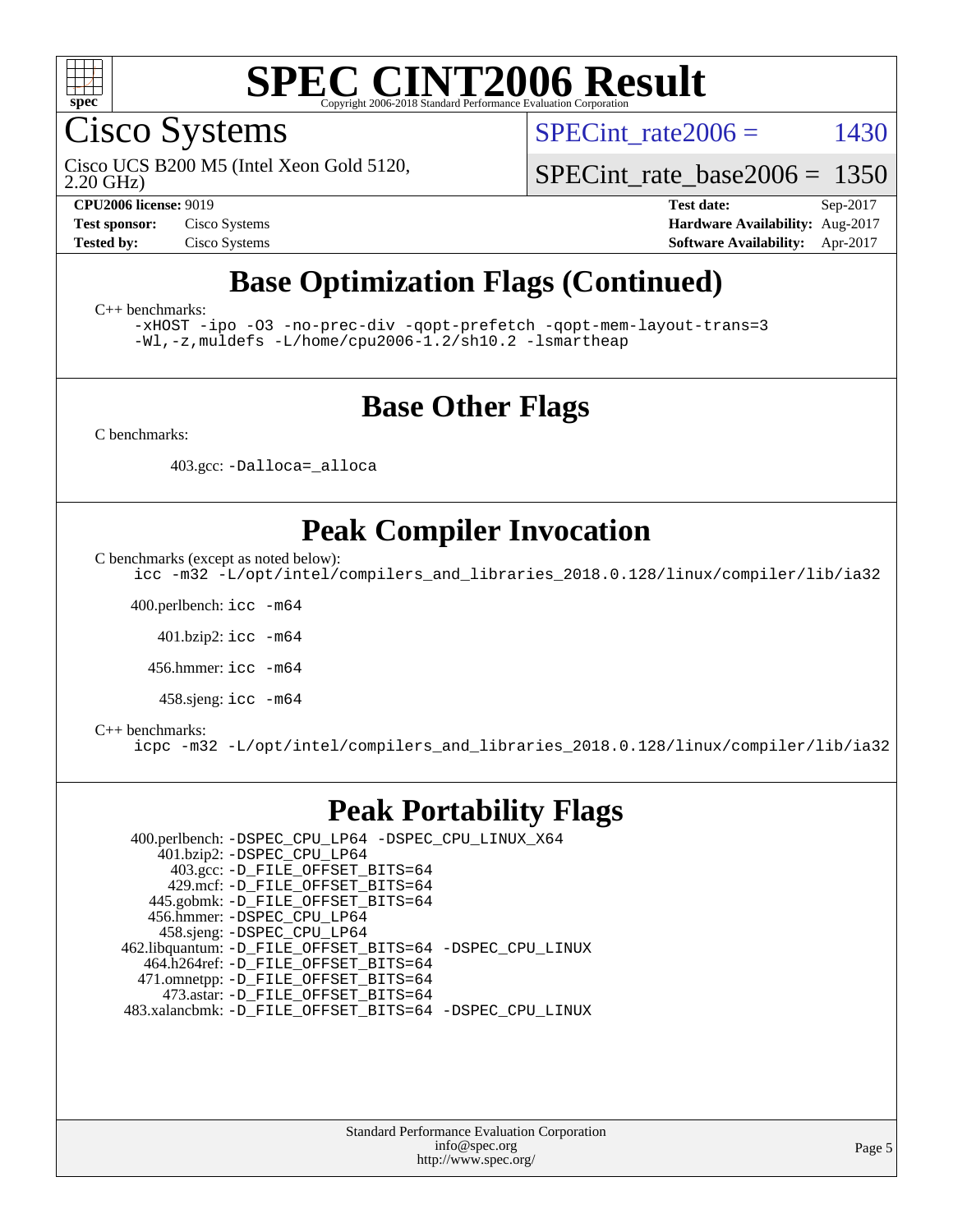

Cisco Systems

SPECint rate  $2006 = 1430$ 

2.20 GHz) Cisco UCS B200 M5 (Intel Xeon Gold 5120,

[SPECint\\_rate\\_base2006 =](http://www.spec.org/auto/cpu2006/Docs/result-fields.html#SPECintratebase2006) 1350

**[Hardware Availability:](http://www.spec.org/auto/cpu2006/Docs/result-fields.html#HardwareAvailability)** Aug-2017 **[Software Availability:](http://www.spec.org/auto/cpu2006/Docs/result-fields.html#SoftwareAvailability)** Apr-2017

**[CPU2006 license:](http://www.spec.org/auto/cpu2006/Docs/result-fields.html#CPU2006license)** 9019 **[Test date:](http://www.spec.org/auto/cpu2006/Docs/result-fields.html#Testdate)** Sep-2017

| <b>Test sponsor:</b> | Cisco Systems |
|----------------------|---------------|
| <b>Tested by:</b>    | Cisco Systems |

# **[Peak Optimization Flags](http://www.spec.org/auto/cpu2006/Docs/result-fields.html#PeakOptimizationFlags)**

[C benchmarks](http://www.spec.org/auto/cpu2006/Docs/result-fields.html#Cbenchmarks):

 400.perlbench: [-prof-gen](http://www.spec.org/cpu2006/results/res2017q4/cpu2006-20170919-50216.flags.html#user_peakPASS1_CFLAGSPASS1_LDCFLAGS400_perlbench_prof_gen_e43856698f6ca7b7e442dfd80e94a8fc)(pass 1) [-prof-use](http://www.spec.org/cpu2006/results/res2017q4/cpu2006-20170919-50216.flags.html#user_peakPASS2_CFLAGSPASS2_LDCFLAGS400_perlbench_prof_use_bccf7792157ff70d64e32fe3e1250b55)(pass 2) [-xHOST](http://www.spec.org/cpu2006/results/res2017q4/cpu2006-20170919-50216.flags.html#user_peakPASS2_CFLAGSPASS2_LDCFLAGS400_perlbench_f-xHost_e62ac3e528d1159ebbc7507f5617393f)(pass 2)  $-par-num-threads=1(pass 1) -ipo(pass 2) -O3(pass 2)$  $-par-num-threads=1(pass 1) -ipo(pass 2) -O3(pass 2)$  $-par-num-threads=1(pass 1) -ipo(pass 2) -O3(pass 2)$  $-par-num-threads=1(pass 1) -ipo(pass 2) -O3(pass 2)$  $-par-num-threads=1(pass 1) -ipo(pass 2) -O3(pass 2)$  $-par-num-threads=1(pass 1) -ipo(pass 2) -O3(pass 2)$ [-no-prec-div](http://www.spec.org/cpu2006/results/res2017q4/cpu2006-20170919-50216.flags.html#user_peakPASS2_CFLAGSPASS2_LDCFLAGS400_perlbench_f-no-prec-div)(pass 2) [-auto-ilp32](http://www.spec.org/cpu2006/results/res2017q4/cpu2006-20170919-50216.flags.html#user_peakCOPTIMIZE400_perlbench_f-auto-ilp32) [-qopt-mem-layout-trans=3](http://www.spec.org/cpu2006/results/res2017q4/cpu2006-20170919-50216.flags.html#user_peakCOPTIMIZE400_perlbench_f-qopt-mem-layout-trans_170f5be61cd2cedc9b54468c59262d5d) 401.bzip2: [-prof-gen](http://www.spec.org/cpu2006/results/res2017q4/cpu2006-20170919-50216.flags.html#user_peakPASS1_CFLAGSPASS1_LDCFLAGS401_bzip2_prof_gen_e43856698f6ca7b7e442dfd80e94a8fc)(pass 1) [-prof-use](http://www.spec.org/cpu2006/results/res2017q4/cpu2006-20170919-50216.flags.html#user_peakPASS2_CFLAGSPASS2_LDCFLAGS401_bzip2_prof_use_bccf7792157ff70d64e32fe3e1250b55)(pass 2) [-xHOST](http://www.spec.org/cpu2006/results/res2017q4/cpu2006-20170919-50216.flags.html#user_peakPASS2_CFLAGSPASS2_LDCFLAGS401_bzip2_f-xHost_e62ac3e528d1159ebbc7507f5617393f)(pass 2)  $-par-num-threads=1(pass 1) -ipo(pass 2) -O3(pass 2)$  $-par-num-threads=1(pass 1) -ipo(pass 2) -O3(pass 2)$  $-par-num-threads=1(pass 1) -ipo(pass 2) -O3(pass 2)$  $-par-num-threads=1(pass 1) -ipo(pass 2) -O3(pass 2)$  $-par-num-threads=1(pass 1) -ipo(pass 2) -O3(pass 2)$  $-par-num-threads=1(pass 1) -ipo(pass 2) -O3(pass 2)$ [-no-prec-div](http://www.spec.org/cpu2006/results/res2017q4/cpu2006-20170919-50216.flags.html#user_peakPASS2_CFLAGSPASS2_LDCFLAGS401_bzip2_f-no-prec-div)(pass 2) [-qopt-prefetch](http://www.spec.org/cpu2006/results/res2017q4/cpu2006-20170919-50216.flags.html#user_peakCOPTIMIZE401_bzip2_f-qopt-prefetch) [-auto-ilp32](http://www.spec.org/cpu2006/results/res2017q4/cpu2006-20170919-50216.flags.html#user_peakCOPTIMIZE401_bzip2_f-auto-ilp32) [-qopt-mem-layout-trans=3](http://www.spec.org/cpu2006/results/res2017q4/cpu2006-20170919-50216.flags.html#user_peakCOPTIMIZE401_bzip2_f-qopt-mem-layout-trans_170f5be61cd2cedc9b54468c59262d5d) 403.gcc: [-xHOST](http://www.spec.org/cpu2006/results/res2017q4/cpu2006-20170919-50216.flags.html#user_peakOPTIMIZE403_gcc_f-xHost_e62ac3e528d1159ebbc7507f5617393f) [-ipo](http://www.spec.org/cpu2006/results/res2017q4/cpu2006-20170919-50216.flags.html#user_peakOPTIMIZE403_gcc_f-ipo) [-O3](http://www.spec.org/cpu2006/results/res2017q4/cpu2006-20170919-50216.flags.html#user_peakOPTIMIZE403_gcc_f-O3) [-no-prec-div](http://www.spec.org/cpu2006/results/res2017q4/cpu2006-20170919-50216.flags.html#user_peakOPTIMIZE403_gcc_f-no-prec-div) [-qopt-mem-layout-trans=3](http://www.spec.org/cpu2006/results/res2017q4/cpu2006-20170919-50216.flags.html#user_peakCOPTIMIZE403_gcc_f-qopt-mem-layout-trans_170f5be61cd2cedc9b54468c59262d5d)  $429$ .mcf: basepeak = yes 445.gobmk: [-prof-gen](http://www.spec.org/cpu2006/results/res2017q4/cpu2006-20170919-50216.flags.html#user_peakPASS1_CFLAGSPASS1_LDCFLAGS445_gobmk_prof_gen_e43856698f6ca7b7e442dfd80e94a8fc)(pass 1) [-prof-use](http://www.spec.org/cpu2006/results/res2017q4/cpu2006-20170919-50216.flags.html#user_peakPASS2_CFLAGSPASS2_LDCFLAGSPASS2_LDFLAGS445_gobmk_prof_use_bccf7792157ff70d64e32fe3e1250b55)(pass 2) [-xHOST](http://www.spec.org/cpu2006/results/res2017q4/cpu2006-20170919-50216.flags.html#user_peakPASS2_CFLAGSPASS2_LDCFLAGSPASS2_LDFLAGS445_gobmk_f-xHost_e62ac3e528d1159ebbc7507f5617393f)(pass 2)  $-par-num-threads=1(pass 1) -ipo(pass 2) -O3(pass 2)$  $-par-num-threads=1(pass 1) -ipo(pass 2) -O3(pass 2)$  $-par-num-threads=1(pass 1) -ipo(pass 2) -O3(pass 2)$  $-par-num-threads=1(pass 1) -ipo(pass 2) -O3(pass 2)$  $-par-num-threads=1(pass 1) -ipo(pass 2) -O3(pass 2)$  $-par-num-threads=1(pass 1) -ipo(pass 2) -O3(pass 2)$ [-no-prec-div](http://www.spec.org/cpu2006/results/res2017q4/cpu2006-20170919-50216.flags.html#user_peakPASS2_LDCFLAGS445_gobmk_f-no-prec-div)(pass 2) [-qopt-mem-layout-trans=3](http://www.spec.org/cpu2006/results/res2017q4/cpu2006-20170919-50216.flags.html#user_peakCOPTIMIZE445_gobmk_f-qopt-mem-layout-trans_170f5be61cd2cedc9b54468c59262d5d) 456.hmmer: [-xHOST](http://www.spec.org/cpu2006/results/res2017q4/cpu2006-20170919-50216.flags.html#user_peakOPTIMIZE456_hmmer_f-xHost_e62ac3e528d1159ebbc7507f5617393f) [-ipo](http://www.spec.org/cpu2006/results/res2017q4/cpu2006-20170919-50216.flags.html#user_peakOPTIMIZE456_hmmer_f-ipo) [-O3](http://www.spec.org/cpu2006/results/res2017q4/cpu2006-20170919-50216.flags.html#user_peakOPTIMIZE456_hmmer_f-O3) [-no-prec-div](http://www.spec.org/cpu2006/results/res2017q4/cpu2006-20170919-50216.flags.html#user_peakOPTIMIZE456_hmmer_f-no-prec-div) [-unroll2](http://www.spec.org/cpu2006/results/res2017q4/cpu2006-20170919-50216.flags.html#user_peakCOPTIMIZE456_hmmer_f-unroll_784dae83bebfb236979b41d2422d7ec2) [-auto-ilp32](http://www.spec.org/cpu2006/results/res2017q4/cpu2006-20170919-50216.flags.html#user_peakCOPTIMIZE456_hmmer_f-auto-ilp32) [-qopt-mem-layout-trans=3](http://www.spec.org/cpu2006/results/res2017q4/cpu2006-20170919-50216.flags.html#user_peakCOPTIMIZE456_hmmer_f-qopt-mem-layout-trans_170f5be61cd2cedc9b54468c59262d5d) 458.sjeng: [-prof-gen](http://www.spec.org/cpu2006/results/res2017q4/cpu2006-20170919-50216.flags.html#user_peakPASS1_CFLAGSPASS1_LDCFLAGS458_sjeng_prof_gen_e43856698f6ca7b7e442dfd80e94a8fc)(pass 1) [-prof-use](http://www.spec.org/cpu2006/results/res2017q4/cpu2006-20170919-50216.flags.html#user_peakPASS2_CFLAGSPASS2_LDCFLAGS458_sjeng_prof_use_bccf7792157ff70d64e32fe3e1250b55)(pass 2) [-xHOST](http://www.spec.org/cpu2006/results/res2017q4/cpu2006-20170919-50216.flags.html#user_peakPASS2_CFLAGSPASS2_LDCFLAGS458_sjeng_f-xHost_e62ac3e528d1159ebbc7507f5617393f)(pass 2)  $-par-num-threads=1(pass 1) -ipo(pass 2) -O3(pass 2)$  $-par-num-threads=1(pass 1) -ipo(pass 2) -O3(pass 2)$  $-par-num-threads=1(pass 1) -ipo(pass 2) -O3(pass 2)$  $-par-num-threads=1(pass 1) -ipo(pass 2) -O3(pass 2)$  $-par-num-threads=1(pass 1) -ipo(pass 2) -O3(pass 2)$  $-par-num-threads=1(pass 1) -ipo(pass 2) -O3(pass 2)$ [-no-prec-div](http://www.spec.org/cpu2006/results/res2017q4/cpu2006-20170919-50216.flags.html#user_peakPASS2_CFLAGSPASS2_LDCFLAGS458_sjeng_f-no-prec-div)(pass 2) [-unroll4](http://www.spec.org/cpu2006/results/res2017q4/cpu2006-20170919-50216.flags.html#user_peakCOPTIMIZE458_sjeng_f-unroll_4e5e4ed65b7fd20bdcd365bec371b81f) [-auto-ilp32](http://www.spec.org/cpu2006/results/res2017q4/cpu2006-20170919-50216.flags.html#user_peakCOPTIMIZE458_sjeng_f-auto-ilp32) [-qopt-mem-layout-trans=3](http://www.spec.org/cpu2006/results/res2017q4/cpu2006-20170919-50216.flags.html#user_peakCOPTIMIZE458_sjeng_f-qopt-mem-layout-trans_170f5be61cd2cedc9b54468c59262d5d)  $462$ .libquantum: basepeak = yes 464.h264ref: [-prof-gen](http://www.spec.org/cpu2006/results/res2017q4/cpu2006-20170919-50216.flags.html#user_peakPASS1_CFLAGSPASS1_LDCFLAGS464_h264ref_prof_gen_e43856698f6ca7b7e442dfd80e94a8fc)(pass 1) [-prof-use](http://www.spec.org/cpu2006/results/res2017q4/cpu2006-20170919-50216.flags.html#user_peakPASS2_CFLAGSPASS2_LDCFLAGS464_h264ref_prof_use_bccf7792157ff70d64e32fe3e1250b55)(pass 2) [-xHOST](http://www.spec.org/cpu2006/results/res2017q4/cpu2006-20170919-50216.flags.html#user_peakPASS2_CFLAGSPASS2_LDCFLAGS464_h264ref_f-xHost_e62ac3e528d1159ebbc7507f5617393f)(pass 2)  $-par-num-threads=1(pass 1) -ipo(pass 2) -O3(pass 2)$  $-par-num-threads=1(pass 1) -ipo(pass 2) -O3(pass 2)$  $-par-num-threads=1(pass 1) -ipo(pass 2) -O3(pass 2)$  $-par-num-threads=1(pass 1) -ipo(pass 2) -O3(pass 2)$  $-par-num-threads=1(pass 1) -ipo(pass 2) -O3(pass 2)$  $-par-num-threads=1(pass 1) -ipo(pass 2) -O3(pass 2)$ [-no-prec-div](http://www.spec.org/cpu2006/results/res2017q4/cpu2006-20170919-50216.flags.html#user_peakPASS2_CFLAGSPASS2_LDCFLAGS464_h264ref_f-no-prec-div)(pass 2) [-unroll2](http://www.spec.org/cpu2006/results/res2017q4/cpu2006-20170919-50216.flags.html#user_peakCOPTIMIZE464_h264ref_f-unroll_784dae83bebfb236979b41d2422d7ec2) [-qopt-mem-layout-trans=3](http://www.spec.org/cpu2006/results/res2017q4/cpu2006-20170919-50216.flags.html#user_peakCOPTIMIZE464_h264ref_f-qopt-mem-layout-trans_170f5be61cd2cedc9b54468c59262d5d) [C++ benchmarks:](http://www.spec.org/auto/cpu2006/Docs/result-fields.html#CXXbenchmarks) 471.omnetpp: [-prof-gen](http://www.spec.org/cpu2006/results/res2017q4/cpu2006-20170919-50216.flags.html#user_peakPASS1_CXXFLAGSPASS1_LDCXXFLAGS471_omnetpp_prof_gen_e43856698f6ca7b7e442dfd80e94a8fc)(pass 1) [-prof-use](http://www.spec.org/cpu2006/results/res2017q4/cpu2006-20170919-50216.flags.html#user_peakPASS2_CXXFLAGSPASS2_LDCXXFLAGS471_omnetpp_prof_use_bccf7792157ff70d64e32fe3e1250b55)(pass 2) [-xHOST](http://www.spec.org/cpu2006/results/res2017q4/cpu2006-20170919-50216.flags.html#user_peakPASS2_CXXFLAGSPASS2_LDCXXFLAGS471_omnetpp_f-xHost_e62ac3e528d1159ebbc7507f5617393f)(pass 2)  $-par-num-threads=1(pass 1) -ipo(pass 2) -O3(pass 2)$  $-par-num-threads=1(pass 1) -ipo(pass 2) -O3(pass 2)$  $-par-num-threads=1(pass 1) -ipo(pass 2) -O3(pass 2)$  $-par-num-threads=1(pass 1) -ipo(pass 2) -O3(pass 2)$  $-par-num-threads=1(pass 1) -ipo(pass 2) -O3(pass 2)$  $-par-num-threads=1(pass 1) -ipo(pass 2) -O3(pass 2)$ [-no-prec-div](http://www.spec.org/cpu2006/results/res2017q4/cpu2006-20170919-50216.flags.html#user_peakPASS2_CXXFLAGSPASS2_LDCXXFLAGS471_omnetpp_f-no-prec-div)(pass 2) [-qopt-ra-region-strategy=block](http://www.spec.org/cpu2006/results/res2017q4/cpu2006-20170919-50216.flags.html#user_peakCXXOPTIMIZE471_omnetpp_f-qopt-ra-region-strategy_430aa8f7c220cbde92ae827fa8d9be32)  [-qopt-mem-layout-trans=3](http://www.spec.org/cpu2006/results/res2017q4/cpu2006-20170919-50216.flags.html#user_peakCXXOPTIMIZE471_omnetpp_f-qopt-mem-layout-trans_170f5be61cd2cedc9b54468c59262d5d) [-Wl,-z,muldefs](http://www.spec.org/cpu2006/results/res2017q4/cpu2006-20170919-50216.flags.html#user_peakEXTRA_LDFLAGS471_omnetpp_link_force_multiple1_74079c344b956b9658436fd1b6dd3a8a) [-L/home/cpu2006-1.2/sh10.2 -lsmartheap](http://www.spec.org/cpu2006/results/res2017q4/cpu2006-20170919-50216.flags.html#user_peakEXTRA_LIBS471_omnetpp_SmartHeap_5706a66a2f6a219cbb238ac92a73101d)  $473$ .astar: basepeak = yes  $483.xalanchmk: basepeak = yes$